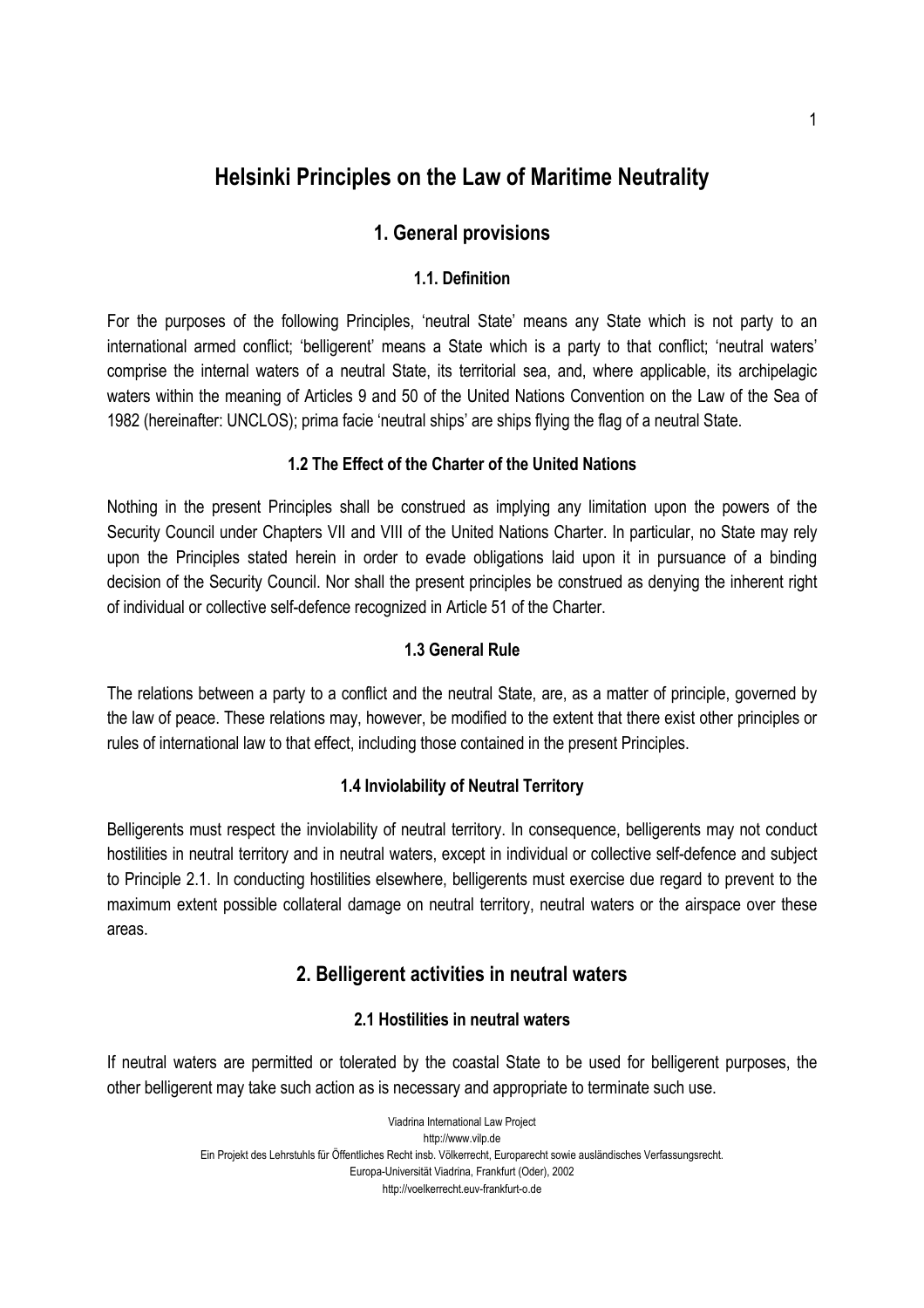#### **2.2 Twenty-four hours rule**

The right of passage and sojourn of belligerent warships in neutral waters and ports is governed by the relevant provisions of The Hague Convention XIII of 1907, which reflect customary law. In particular, the duration of such passage and sojourn must not exceed 24 hours, except where the condition of the ship or the sea do not permit the ship to leave the neutral waters. The neutral State may establish different time limits, provided that the principle of impartiality is observed and the measure is given due publicity. In case of a violation, the neutral State must take measures to terminate this violation.

# **2.3 Suspension of passage**

The neutral State may suspend temporarily in specified areas of its territorial sea and archipelagic waters the innocent passage of foreign ships if such suspension is essential for the protection of its security, provided that the principle of impartiality is observed, and the suspension is duly published.

#### **2.4 Special rights of passage**

The 24 hour limitation does not apply to innocent passage through archipelagic waters, to transit passage through international straits or archipelagic sea lanes passage if the time ordinarily needed for this passage is more than 24 hours. In this case, the passage is subject to the relevant rules of international law. In particular, it must be continuous and expeditious.

# **3. Hostilities on the High Seas**

# **3.1 The Conduct of Hostilities**

In conducting hostilities on the high seas, the parties to the conflict must have due regard to the exercise of the freedoms of the high seas by neutral States. In particular, neutral shipping and fishing activities may be limited pursuant to these Principles, but in no case completely excluded.

# **3.2 Areas of naval hostilities**

Neutral ships should be aware of the risk and peril of operating in areas where active naval hostilities take place. Belligerents engaged in naval hostilities must, however, take reasonable precautions including appropriate warnings, if circumstances permit, to avoid damage to neutral ships.

# **3.3 Special Zones**

Subject to Principle 5.2.9 and without prejudice to the rights of commanders in the zone of immediate naval operations, the establishment by a belligerent of special zones does not confer upon that belligerent rights in relation to neutral shipping which it would not otherwise possess. In particular, the establishment of a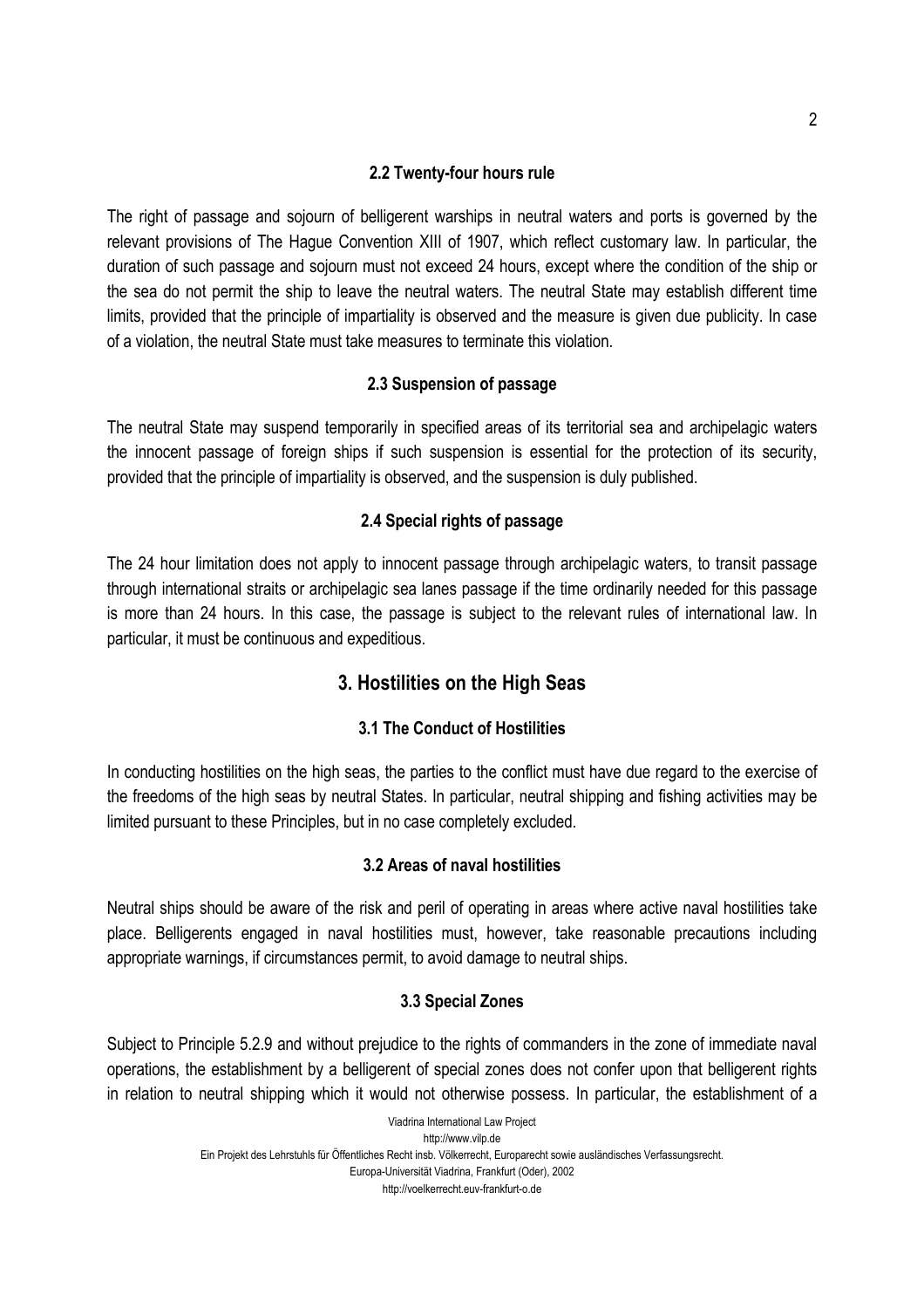special zone cannot confer upon a belligerent the right to attack neutral shipping merely on account of its presence in the zone. However, a belligerent may, as an exceptional measure, declare zones where neutral shipping would be particularly exposed to risks caused by the hostilities. The extent, location and duration must be made public and may not go beyond what is required by military necessity, regard being paid to the principle of proportionality. Due regard shall also be given to the rights of all States to legitimate uses of the seas. Where such a zone significantly impedes free and safe access to the ports of a neutral State and the use of normal navigation routes, measures to facilitate safe passage shall be taken.

# **4. Sea Areas Subject to Limited Jurisdiction**

# **Exclusive economic zone, fishery zones and continental shelf**

When conducting hostilities, the belligerents shall have due regard for the neutral States' sovereign and jurisdictional rights over their exclusive economic zone, fishery zones or in sea areas above their continental shelf, for the preservation of the marine environment and for underwater cultural property in neutral States' territorial sea and contiguous zone. Belligerents shall, in particular, have due regard for artificial islands, installations, structures and safety zones established by neutral States in their exclusive economic zone and on their continental shelf.

# **5. Neutral Ships and Activities**

# **5.1 Limitations on attacks**

# **5.1.1 Neutral ships in belligerent ports**

A neutral ship in a belligerent port enjoys the same protection against attacks as civilian objects in land warfare. Neutral ships exempt from attack, e.g. hospital ships, retain that exemption in belligerent ports. Neutral warships in belligerent ports retain their right of self-defence.

# **5.1.2 Protection against attacks**

(1) Subject to Principle 5.2, neutral ships enjoy freedom of navigation according to the law of the sea regardless of the existence of an armed conflict and even if they carry goods exported from a belligerent State to a neutral State.

(2) Merchant ships flying the flag of a neutral State may not be attacked except as provided in paragraphs 3 and 4.

(3) Merchant ships flying the flag of a neutral State may be attacked if they are believed on reasonable grounds to be carrying contraband or breaching a blockade, and after prior warning they intentionally and clearly refuse to stop, or intentionally and clearly resist visit, search, capture or diversion.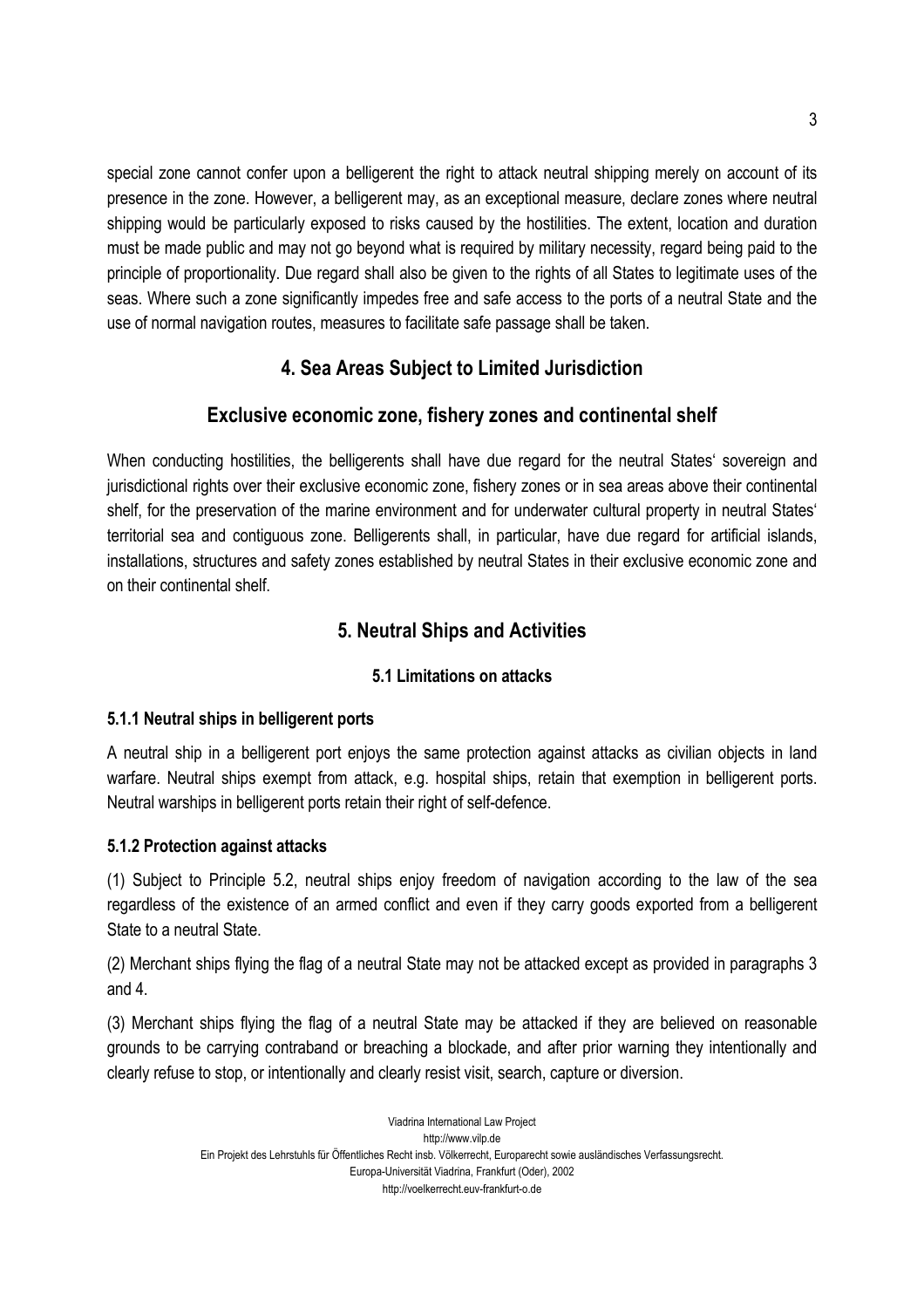(4) Merchant ships flying the flag of a neutral State may be attacked if they

(a) engage in belligerent acts on behalf of the enemy;

(b) act as auxiliaries to the enemy's armed forces;

(c) are incorporated into or assist the enemy's intelligence system;

(d) sail under convoy of enemy warships or military aircraft; or

(e) otherwise make an effective contribution to the enemy's military action, e.g., by carrying military materials, and

it is not feasible for the attacking forces to first place passengers and crew in a place of safety. Unless circumstances do not permit, they are to be given a warning, so that they can re-route, off-load, or take other precautions.

(5) Merchant ships flying the flag of a neutral State and carrying only civilian passengers, e.g., liners, may not be attacked but must be diverted to an appropriate port to complete capture, unless they are incorporated into or assist the enemy's intelligence system.

(6) Ships flying the flag of a neutral State and entitled to exemption from capture, e.g., hospital ships, may not be attacked if they are innocently employed in their normal role, do not commit acts harmful to the enemy, immediately submit to identification and inspection when required, and do not intentionally hamper the movement of combatants and obey orders to stop or to move out of the way when required.

#### **5.1.3 Precautions in attacks**

In conducting attacks by whatever means, the armed forces of a party to the conflict must take all feasible precautions in order to avoid that

- the attack is directed against a neutral vessel or aircraft,

- lawful neutral activities on the high seas or in other sea areas where the neutral State possesses sovereign rights are unduly endangered.

#### **5.2 Belligerent control over neutral shipping**

### **5.2.1 Visit and search**

As an exception to Principle 5.1.2. paragraph 1 and in accordance with Principle 1.3 (2nd sentence), belligerent warships have a right to visit and search vis-à-vis neutral commercial ships in order to ascertain the character and destination of their cargo. If a ship tries to evade this control or offers resistance, measures of coercion necessary to exercise this right are permissible. This includes the right to divert a ship where visit and search at the place where the ship is encountered are not practical.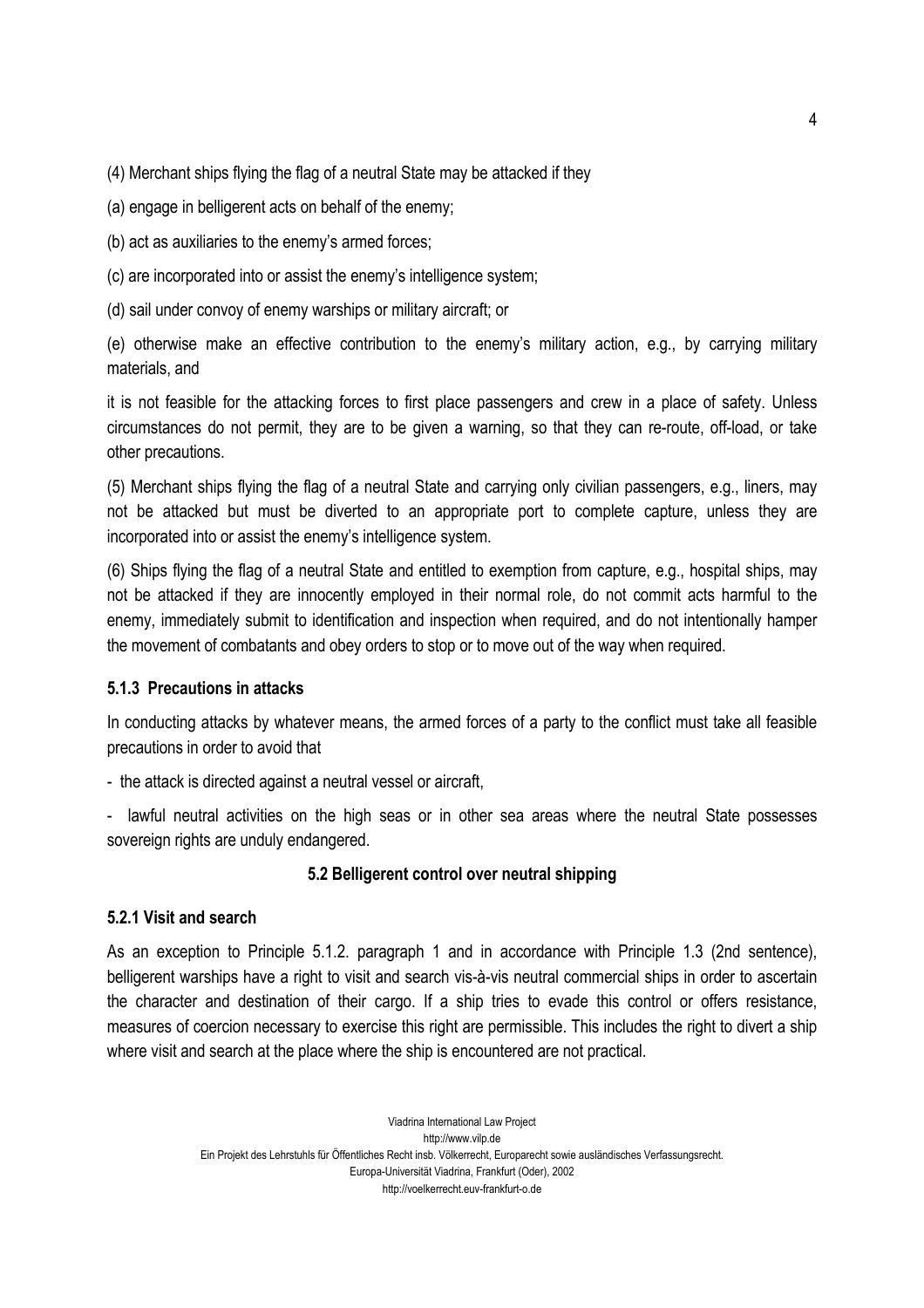#### **5.2.2 Seizure and condemnation**

Cargo constituting contraband and a ship carrying such cargo may be seized by a belligerent, brought before a prize court and condemned. Confiscation without a prize court decision is prohibited.

### **5.2.3 Contraband**

Contraband are goods ultimately destined to the enemy of a belligerent which are designed for the use of war fighting and other goods useful for the war effort of the enemy.

#### **5.2.4 Enemy destination**

In cases of doubt concerning the enemy destination of goods or their use for enemy military purposes, the burden of proof lies with the captor State. Fuel or other material which could be used for energy production purposes destined for a belligerent constitutes contraband, unless a non-military destination is clearly established.

#### **5.2.5 Exports**

Goods with a neutral destination coming from a belligerent port do not constitute contraband.

#### **5.2.6 Navicert**

In order to simplify control procedures in respect of neutral shipping, a party to the conflict may issue an inspection document (navicert) to a neutral ship in the port of loading. This navicert constitutes proof that the ship in question is not carrying contraband if controlled by the party having issued the document. The navicert is not binding on the other party, but the fact that a ship carries a navicert issued by another party may not be used to the ship's disadvantage.

#### **5.2.7 Public ships not subject to visit and search**

A neutral warship or other governmental ship operated for non-commercial purposes is not subject to the right of visit and search or the rights described in Principle 5.2.10.

#### **5.2.8 Immunity of convoys**

The same rule stated in Principle 5.2.7 applies to a convoy of merchant ships flying a neutral flag and accompanied by one or more neutral warships. The commander of the convoy, or the neutral State whose flag the convoying warships fly, has the responsibility to certify that no contraband is carried in the convoy. The neutral flag State has to take all reasonable steps to ensure that the certificate is correct.

#### **5.2.9 Transit**

Neutral ships, whether commercial or warships, enjoy the right of transit passage through international straits, the right of archipelagic sea lanes passage through archipelagic waters and the right of innocent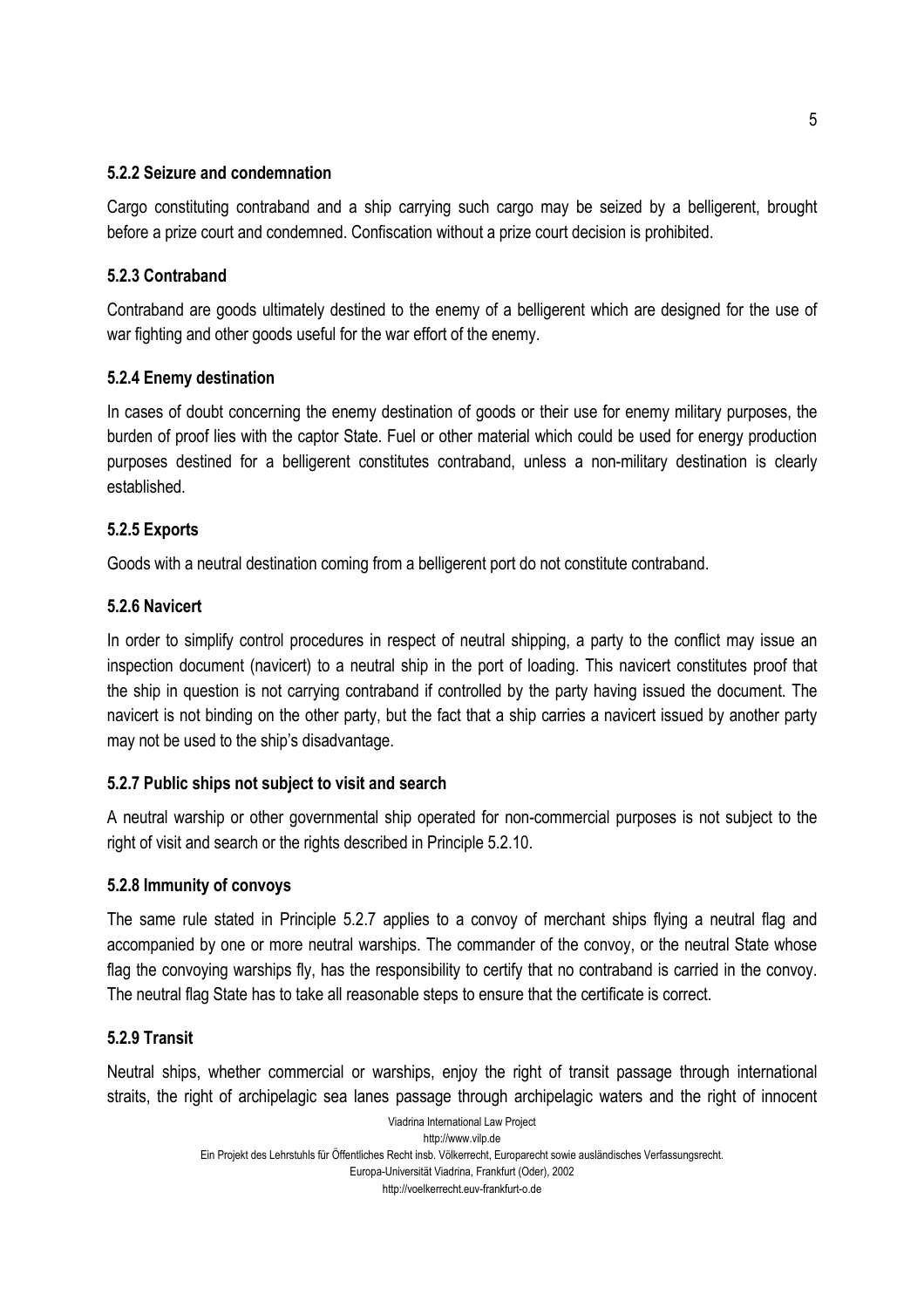passage through the territorial sea or archipelagic waters of belligerents, regardless of the existence of an armed conflict. A coastal State may, however, subject such rights to reasonable defence requirements. The belligerent may not close international straits and archipelagic sea lanes.

#### **5.2.10 Blockade**

Blockade, i.e. the interdiction of all or certain maritime traffic coming from or going to a port or coast of a belligerent, is a legitimate method of naval warfare. In order to be valid, the blockade must be declared, notified to belligerent and neutral States, effective and applied impartially to ships of all States. A blockade may not bar access to neutral ports or coasts. Neutral vessels believed on reasonable and probable grounds to be breaching a blockade may be stopped and captured. If they, after prior warning, clearly resist capture, they may be attacked.

#### **5.3 Relief**

A blockade may not be used to prevent the passage of relief consignments which has to be free according to the applicable rules of international humanitarian law, in particular those contained in Articles 23, 59 and 61 of the Fourth Geneva Convention or Articles 69 and 70 of Protocol I Additional to the Geneva Conventions.

# **6. The Protection of Neutral Shipping and Other Neutral Activities**

# **6.1 Right of Convoy**

The right of neutrals to convoy is recognized. Consequently, neutral States have the right to accompany commercial ships flying their own or another neutral State's flag by their warships. The exercise of a right of innocent passage, transit passage or archipelagic sealanes passage by such convoys does not constitute a forbidden use of force.

# **6.2 Mines**

Neutral warships have the right to remove mines laid by a belligerent in violation of applicable rules of international law, in particular if they illegally hamper neutral shipping, on the high seas, in an exclusive economic zone (including its own) or in waters above the continental shelf. They may not do so within the territorial sea of a belligerent State, except to the extent necessary for the exercise of the right of transit passage or archipelagic sea lanes passage.